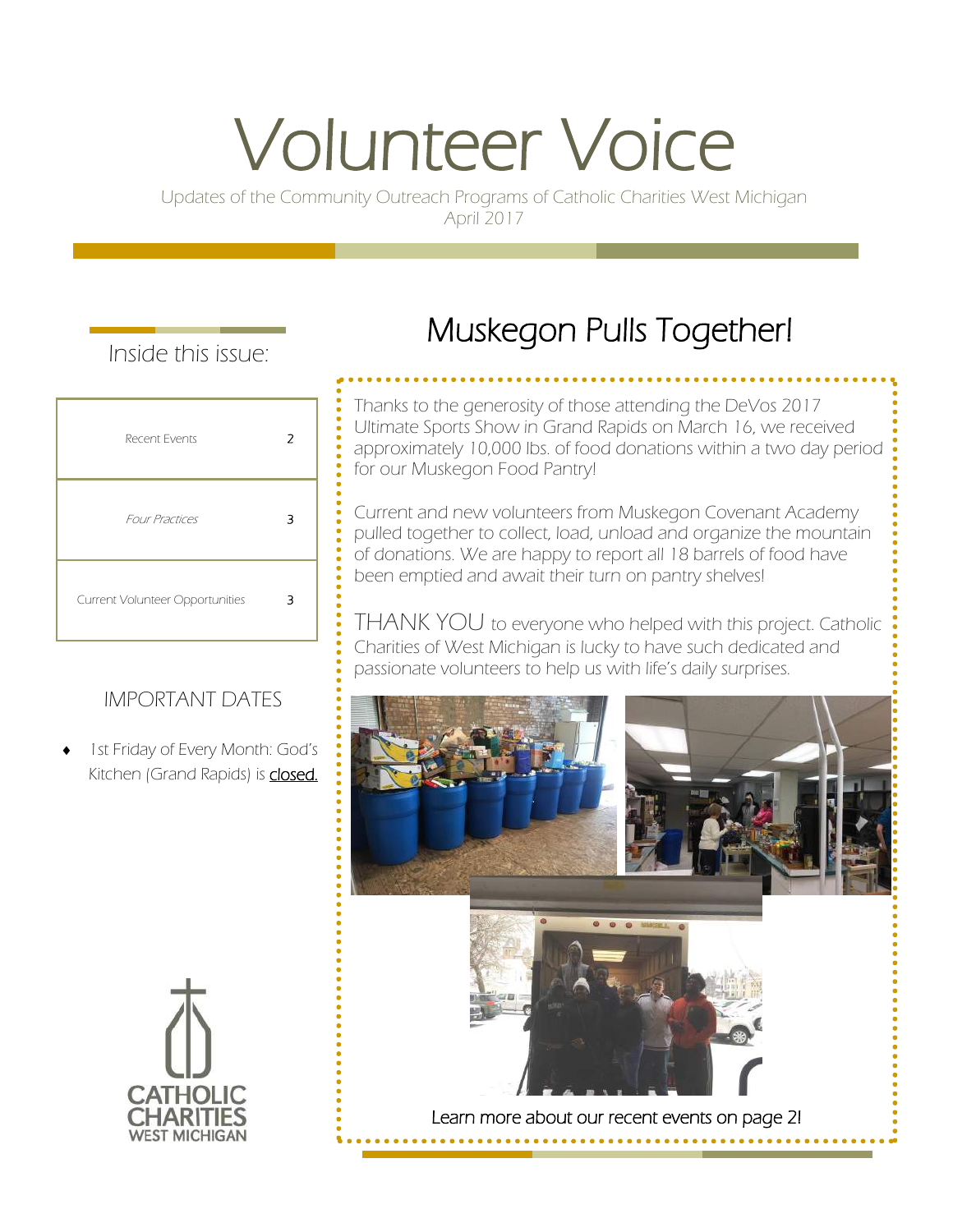### Recent Events:

Soup's On Along the Lakeshore , Fr. Matt's Fundraiser & St. Patrick's Day Parade

Thank you to all who attended Soup's On Along the Lakeshore on March 8th this year. We raised over \$31,000 to support our local Muskegon Food Pantry! We hope you enjoyed the band, baked treats and hand-painted bowls!



True to his word, Fr. Matthew Barnum got a trim in honor of over \$24,000 raised for the Muskegon Baby and Toddler Pantry! Thank you so much to all who attended the event at Hennessy's Pub, especially this (now) clean shaven guy and his fellow bartender for the night, Father Chuck Schwartz!



St. Patrick's Day Parade, March 18, 2017 The Muskegon St. Patrick's Day Parade was a success! Current and new volunteers from Muskegon Catholic came out to push carts next to our donation, or "box" truck as it's called, to collect donations offered by community members.



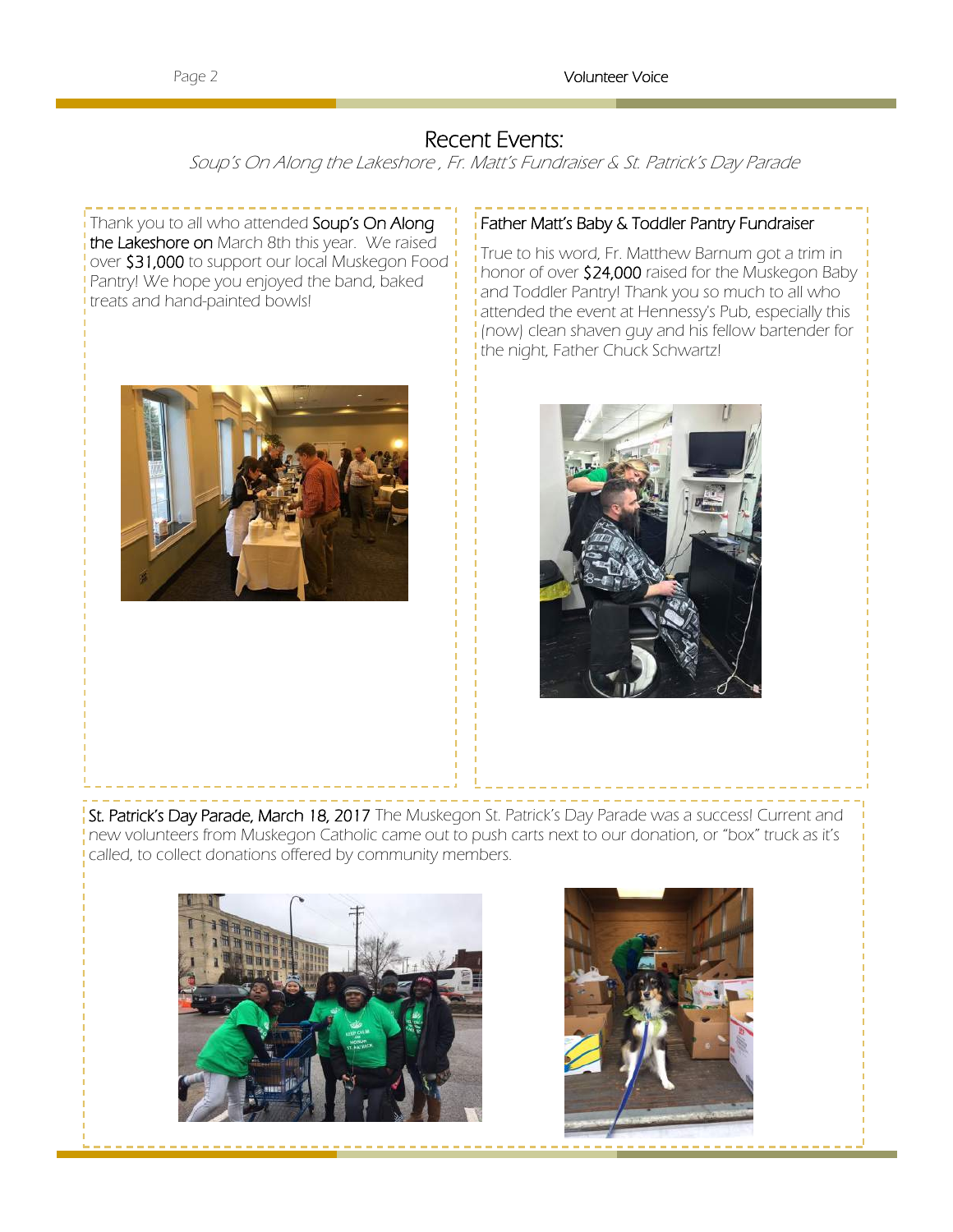## Four Practices which can help make parish social ministry vibrant and effective

#### By Jack Jezreel, USCatholic.org

Source: http://www.uscatholic.org/articles/201403/best-practices-charity-and-justice-28549

#### 2. There's a large body of work to be done

It's a big world and there are a lot of needs—and a lot of different kinds of needs. Any parish social ministry worth its salt is going to prepare for and encourage lots of different kinds of responses to the different needs.

In 1 Corinthians Paul writes that the foot is not the hand and the eye is not the ear, but all are important to the body. To make the clear application, those in our parishes who work on issues related to human trafficking, for example, should celebrate—not diminish—the work of those dedicated to issues related to mental illness. Those focused on environmental care should celebrate—not diminish—the work of those focused on reducing abortions. Those who work on domestic issues in partnership with Catholic Charities should celebrate—not diminish—those who work on international issues in partnership with Catholic Relief Services. Charisms are not ranked. Compassion has many faces. The world has many troubles.

Thus, parishes are wise to invite many ministries out of respect for the varying charisms in the community, with the understanding that each ministry should be scaled appropriately, with adequate volunteers and funding, if necessary. Yes, there probably can be too many ministries, if the consequence is that they suffer from a lack of participation and resulting ineffectiveness. More often the problem is that there are not nearly enough social ministry opportunities, so that the great potential in many parishes goes untapped.

Next Month: Relationship, charity, justice

## Current Agency Volunteer Needs

God's Kitchen (13+): Most days are in need of additional volunteers and groups, from 11am-3pm.

Food Pantry (Muskegon) (13+): *Eridays are currently in need of more volunteers*. Tuesday, Thursday and/or Fridays from 9:30AM-12PM. We are in GREAT need of additional volunteer shoppers to assist guests as they make selections from our food pantry, assist with administrative tasks, and greet incoming clients to the pantry.

Host a Bowl Painting Party: We are in need of volunteers to paint bowls that are given to quests at our benefit events that support God's Kitchen Food and Pantry Programming. We provide all materials (brushes, paints, bowls, etc) This is our most flexible opportunity – do it on your own time!